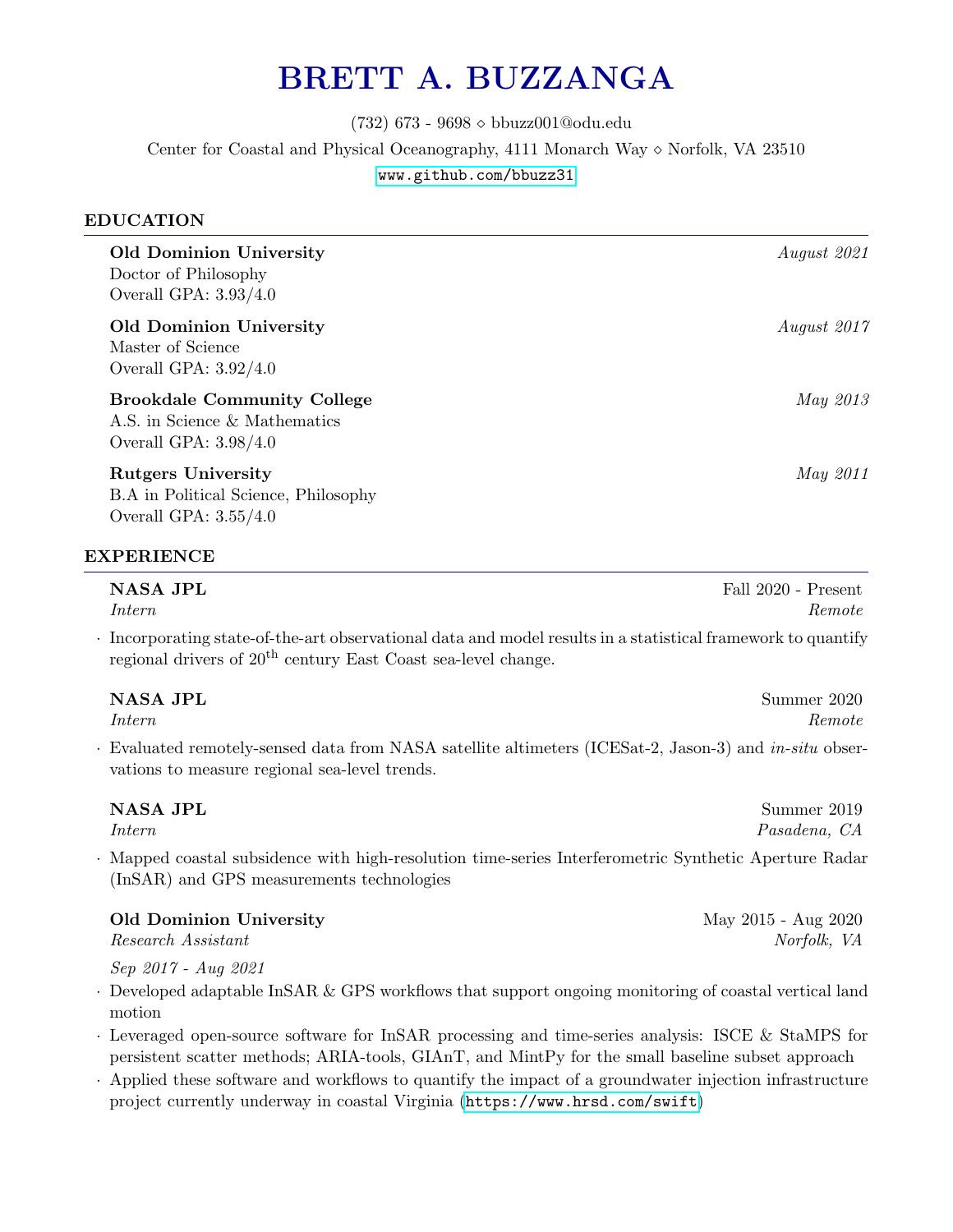· Ongoing work with sea-level Practitioners, including the Institute for Coastal Resilience and Hampton Roads Planning District, to incorporate sea-level science and vertical land motion information into decision making

## May 2015 - Sep 2017

Front and backend web development of:

- · Dr. Ben Hamlington's Ocean Remote Sensing Lab website
- · The Socioeconomic and Environmental Information Needs Knowledge Base (<www.seeinkb.net>)

| Nathanial B. Palmer Cruise 16-01 | Jan 2016 - Feb 2016            |
|----------------------------------|--------------------------------|
| Research Assistant               | Palmer Station Antarctica LTER |

· Processed sediment cores and performed chemical analyses aboard an oceanographic research cruise

### NASA Develop Fall 2015

Intern Langley Air Force Base, VA

- · Created a land use/land cover classification of the Albemarle Pamlico Sound Watershed
- · Focused on wetland delineation for use in identifying trends in declining wetland health
- · Used GIS and public remote sensing data (LANDSAT)

### ReVireo May 2011 - May 2012

*Client Relations Manager* New Brunswick, NJ

- · Managed and streamlined client relations in an energy efficiency certification startup
- · Assisted in business development decisions

### TEACHING

# Old Dominion University **Aug 2014 - May 2016**

Teaching Assistant Norfolk, VA

- · Introduction to Oceanography (two semesters)
- · Introduction to Global Climate Change (two semesters)
- · Oceanography for Teachers (one semester)

Kaplan Test Prep Jan 2013 - Present (Inactive) SAT Teacher/Tutor Greater NYC

· Taught SAT/ACT preparation classes and individually tutored high school students

## PROGRAMMING EXPERTISE

- · Co-developer to ARIA-tools, a suite of Python libraries with Jupyter documentation for manipulating standard ARIA interferograms (NTR-51702),
- · Contributor to RAiDER, a Python and C library for tropospheric corrections for interferograms (NTR-51433),
- · Contributor to MintPy, a Python library for InSAR time-series analysis,
- · User of the ISCE InSAR processor,
- · User of the GIAnT InSAR time-series processor,
- · User of the StaMPS InSAR time-series processor,
- · Developer of bayesGRD, an extension to bayesGIA ([https://github.com/christopherpiecuch/](https://github.com/christopherpiecuch/bayesGIA) [bayesGIA](https://github.com/christopherpiecuch/bayesGIA)), a Bayesian model of  $20^{th}$  Century East Coast relative sea-level change written in MATLAB,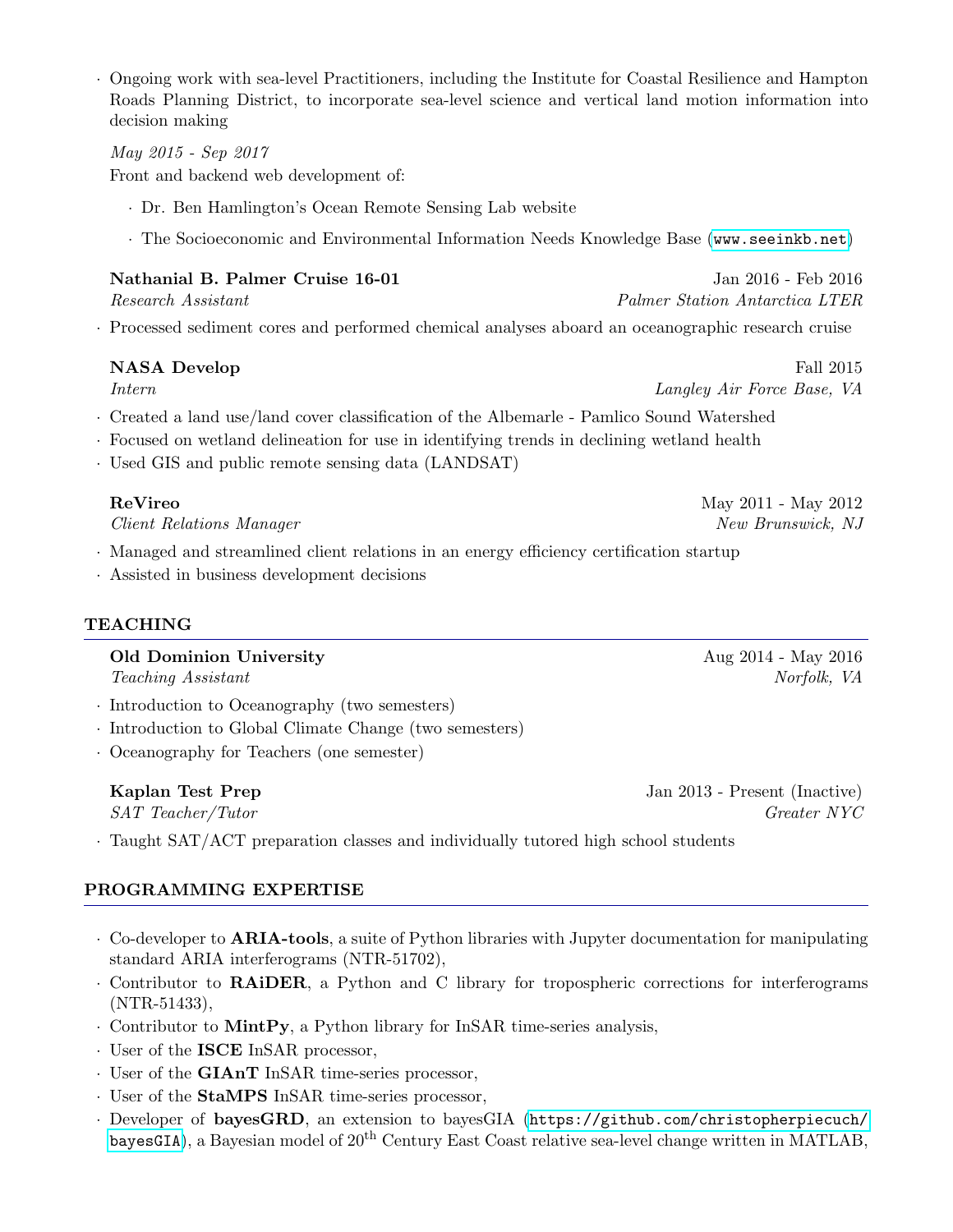- · Developer of ModSWMM, a Python framework coupling the groundwater flow model MODFLOW-2005 (Fortran) and rainfall/runoff model SWMM (<https://github.com/bbuzz31/ModSWMM>; C),
- · Adept in GIS, shell scripting, and web development,

# PUBLICATIONS

- · Hamlington, B., et al., Observation-Based Projections of Sea Level in 2050 for the Coastal United States, Nature Communications Earth & Environment, in review
- · Buzzanga, B., Heijkoop, E., Hamlington, B., Nerem, R. S., & Gardner, A. (2021). An assessment of regional ICESat-2 sea-level trends. Geophysical Research Letters, 48, [https://doi.org/10.1029/](https://doi. org/10.1029/2020GL092327) [2020GL092327](https://doi. org/10.1029/2020GL092327).
- · Buzzanga, B., Bekaert, D. P. S., Hamlington, B., & Sangha, S. S. (2020). Toward sustained monitoring of subsidence at the coast using InSAR and GPS: An application in Hampton Roads, Virginia. Geophysical Research Letters, 47, <https://doi.org/10.1029/2020GL090013>.
- · Bekaert, D.P.S, Hamlington, B., Buzzanga, B., Jones, K., 2017. Spaceborne Synthetic Aperture Radar Survey of Subsidence in Hampton Roads, Virginia (USA), Scientific Reports, 7(1), 14752.
- · Buzzanga, B., Precipitation and sea level rise impacts on groundwater levels in Virginia Beach, Virginia, Masters Thesis, Old Dominion University

# PRESENTATIONS

- · Buzzanga, B., (2021). Measuring Subsidence in Hampton Roads from Space. Virtual Presentation to the Atmospheric and Planetary Sciences Department of Hampton University (Invited).
- · Buzzanga, B. and Hamlington, B., 2020. Assessing the role of ICESat-2 in understanding coastal sea level. Poster presentation at the American Geophysical Union, Fall Meeting, Virtual.
- · Buzzanga, B., Bekaert, D., Hamlington B., Sanga, S., 2019. Towards Sustained Monitoring of Subsidence using InSAR and GNSS. Oral presentation at the American Geophysical Union, Fall Meeting, San Francisco
- · Buzzanga, B., Plag, H.P., 2017. Linking earth observations and models to societal information needs: The case of coastal flooding. Oral presentation at Old Dominion University, Norfolk, Virginia.
- · Buzzanga, B., 2016. Sea level rise impacts on precipitation-induced flooding. Poster presentation at the American Geophysical Union, Fall Meeting, San Francisco, California.
- · Buzzanga, B., Plag, H.P., 2016. Linking earth observations and models to societal information needs: The case of coastal flooding. Oral presentation at the American Geophysical Union, Fall Meeting, San Francisco, California.
- · Roberts-Pierre, B., Buzzanga, B., Pasco, M., Charlam, B., Patrick, J., 2015. Sensing the Sounds: An updated land use/landcover classification of the Albemarle and Pamlico Sounds. Oral presentation at NASA Langley, Langley Air Force Base, Hampton, VA.

# HONORS AND AWARDS

- · Student delegate for university forum on climate change moderated by Secretary of State John Kerry
- · Dorothy Brown Smith Scholarship ×2, \$3000.00

# ONGOING COLLABORATIONS

· Within JPL: 329B, 329C, 329F, 334H, 334K & 8x